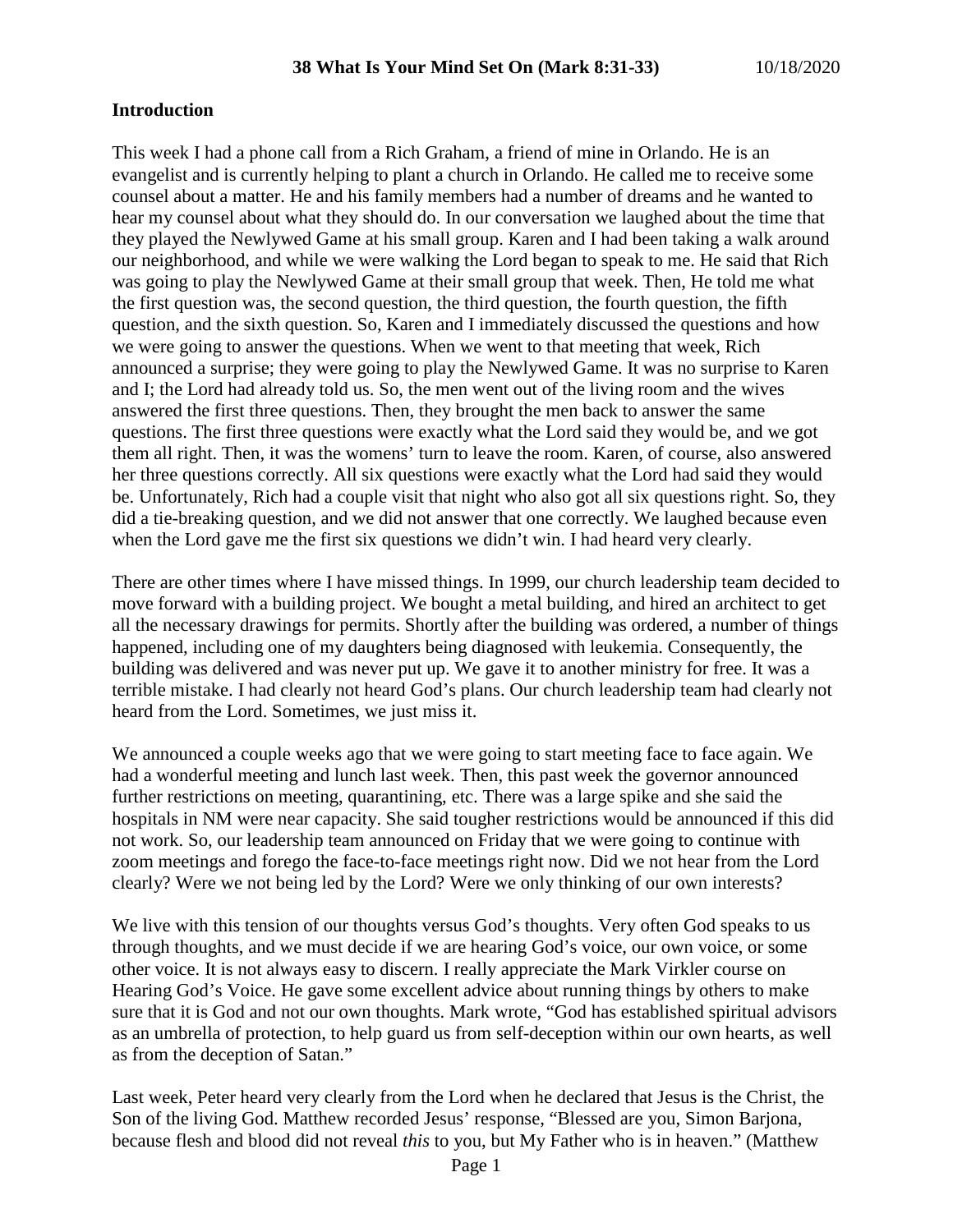16:17) Yet in our text today, Jesus rebuked Peter, and said that his mind was set on man's interests, not God's interest. Peter was dialed in to the wrong channel, and the things he was saying were not from God. Peter digressed from a mountaintop experience of clearly hearing God to a place where Jesus had to rebuke him for not setting his minds on the things of God. We all face this dilemma in our everyday life. This morning, we are going to look at Jesus' mindset. Second, we will look at Peter's mindset. Third, we will look at where our mind is focused, and look at some applications for our lives. Let's read our passage.

### **38 What Is Your Mind Set On? (Mark 8:31-33)**

- 1. Jesus' Mindset (Mark 8:31-32)
- 2. Peter's Mindset (Mark 8:32-33)
- 3. Our Mindset Applications for our Lives

(Mark 8:31-33) "And He began to teach them that the Son of Man must suffer many things and be rejected by the elders and the chief priests and the scribes, and be killed, and after three days rise again. {32} And He was stating the matter plainly. And Peter took Him aside and began to rebuke Him. {33} But turning around and seeing His disciples, He rebuked Peter and said, "Get behind Me, Satan; for you are not setting your mind on God's interests, but man's."

(Mark 8:31-33 ESV) "And he began to teach them that the Son of Man must suffer many things and be rejected by the elders and the chief priests and the scribes and be killed, and after three days rise again. {32} And he said this plainly. And Peter took him aside and began to rebuke him. {33} But turning and seeing his disciples, he rebuked Peter and said, "Get behind me, Satan! For you are not setting your mind on the things of God, but on the things of man."

#### 1. **Jesus' Mindset** (Mark 8:31-32)

After Peter proclaimed that Jesus is the Christ, the Son of the living God, Jesus began to teach them that the Son of Man must suffer many things and be rejected by the elders and the chief priests and the scribes, and be killed, and after three days rise again. He was not just telling them these things; He is stating these things plainly. The Greek word is parresia, which means boldly, confidently, or openly. Jesus was saying these things with confidence. He knew these things to be true. There was no doubt in His mind that He had heard clearly from the Father.

(Mark 8:31-32) "And He began to teach them that the Son of Man must suffer many things and be rejected by the elders and the chief priests and the scribes, and be killed, and after three days rise again. {32} And He was stating the matter plainly…."

Why was He confident of the source of His thoughts? Well, Jesus knew why He had come. He knew His purpose and God's plan for His life. In Mark 10:45, Jesus said, "For even the Son of Man did not come to be served, but to serve and to give His life a ransom for many." Jesus knew why He had come. The things that He was proclaiming lined up with His life purpose.

(Mark 10:45) "For even the Son of Man did not come to be served, but to serve, and to give His life a ransom for many."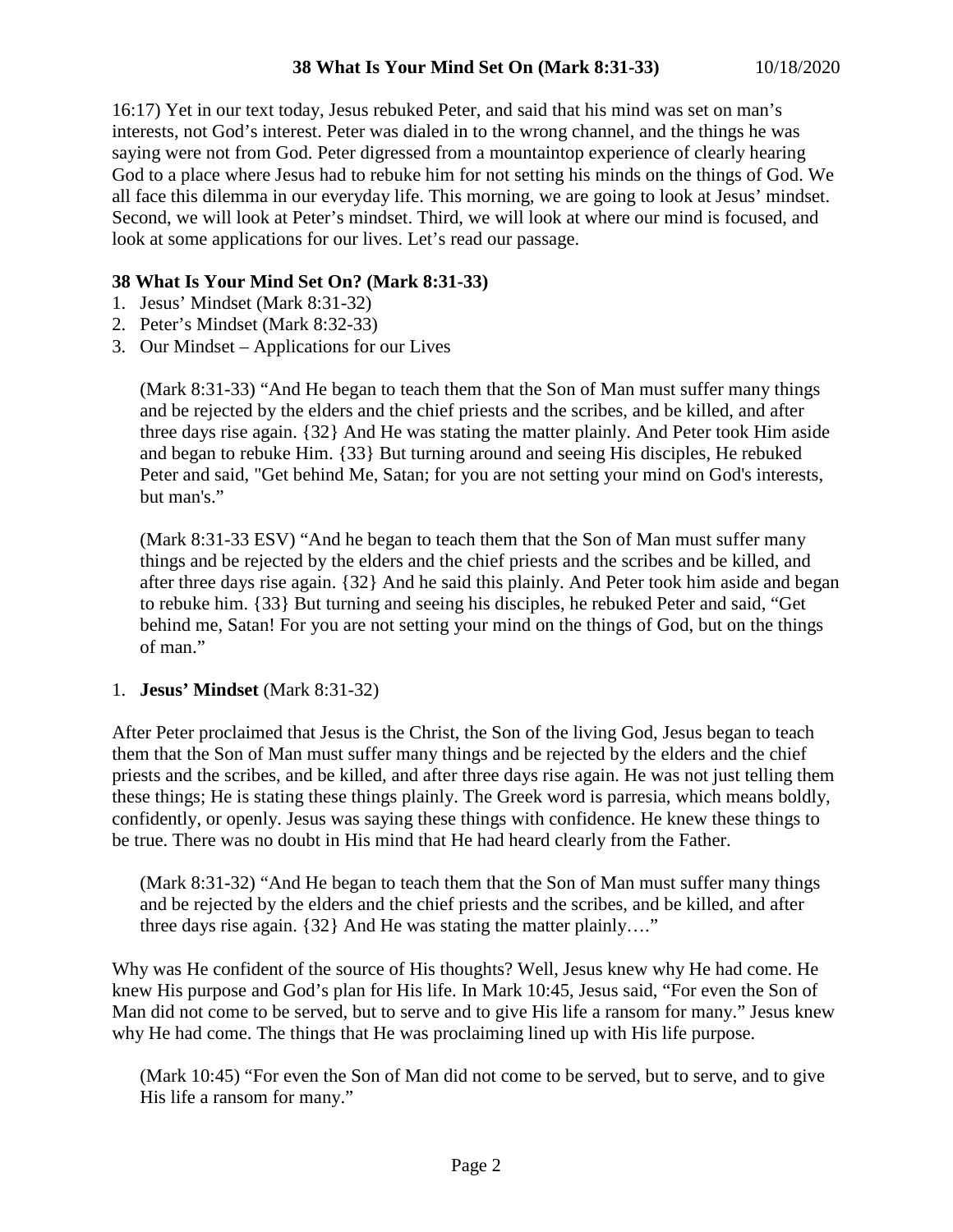## **38 What Is Your Mind Set On (Mark 8:31-33)** 10/18/2020

Very soon after I had received Christ, the Lord gave me Ezra 7:10, which says, "For Ezra had set his heart to study the law of the LORD and to practice *it,* and to teach *His* statutes and ordinances in Israel." I knew that my life purpose was to study God's word, apply it to my life, and teach His statutes and ordinances. If you are a preacher you have to think in terms that are easy to remember. My life was three "P's": to prepare, practice and preach. As I have gone through things and opportunities and am trying to discern God's voice in the matter, I look at my life call and purpose and try to see if they all line up. Jesus' thoughts and words lined up with His life call and purpose.

(Ezra 7:10) "For Ezra had set his heart to study the law of the LORD and to practice *it,* and to teach *His* statutes and ordinances in Israel."

When Karen and I moved to Albuquerque and were considering churches, there was one particular church that I liked the pastor. They were family oriented, and were elder led. About the only thing that I was not too keen on was their Reformed doctrine. Their lead pastor, Mark, asked me about my views on Calvinism. He told me that unless I was a five-point Calvinist, he would not allow me to teach Sunday school or anything else. My conviction is that the word of God is the final authority, not the doctrines of men. In regard to Calvin's five points, I think the Bible is very clear about Limited Atonement. Jesus died for the sins of the world, not just the elect. There is not a Limited Atonement. I do not have the luxury of changing God's word. My calling is to study, practice and to teach. If I was not going to be allowed to teach at that church, this was obviously not where God was leading us to become a part of. Knowing God's call and purpose in our lives is very important in discerning God's voice and His will.

(1 John 2:2) "and He Himself is the propitiation for our sins; and not for ours only, but also for *those of* the whole world."

Jesus also knew the prophecies about His life. In John 1:29, John prophesied that Jesus was the Lamb of God that takes away the sins of the world. The Lamb of God was a sacrificial lamb that was slaughtered as an offering for sin. He knew what Isaiah had prophesied in Isaiah 53. The Messiah was a guilt offering who was going to bear our sins and iniquities. The things that Jesus was proclaiming boldly lined up with God's plan, given through the prophets and recorded in God's word. There was confirmation from others and from the Scriptures.

(John 1:29) "The next day he saw Jesus coming to him and said, 'Behold, the Lamb of God who takes away the sin of the world!"

When you hear something, we have to ask ourselves these questions. "Does this line up with God's word? Does this line up with the prophecies in my life? Does this line up with God's purpose for my life?

Right before Jesus was arrested and crucified, He was in the garden praying. In that prayer, He said to the Father, "Abba! Father! All things are possible for You; remove this cup from Me; yet not what I will, but what You will." He recognized that as a man, He had His own will and that our will is not always lined up with the Father's will. Our will is usually set on what is best for us physically, financially, etc. Jesus did not want to suffer. Jesus did not want to die the most excruciating and painful death imaginable – death by crucifixion. His thoughts were not focused on His own comfort or physical well-being. His thoughts were not on His financial well-being. His thoughts were not selfishly motivated. He had no selfish ambition. His thoughts were on the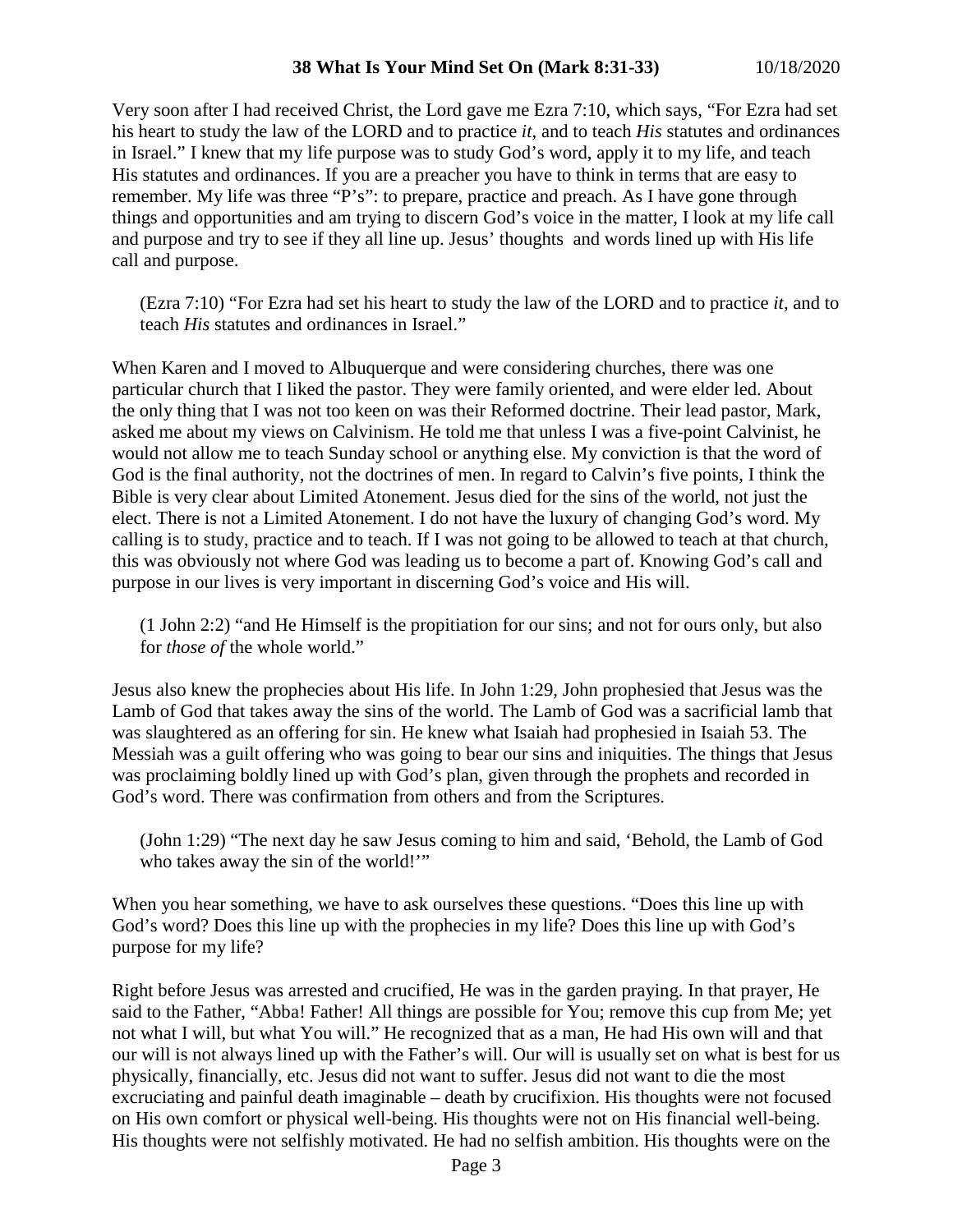will of the Father. So, Jesus prayed that the Father's will be done, not His will. When we are faced with thoughts, we should do what Jesus did and pray about those thoughts. We should submit them to the Father and pray that His will be done. Jesus had three very important character qualities that are important in determining God's will. He was selfless, had humility and was submitted to the Father.

(Mark 14:36) "And He was saying, 'Abba! Father! All things are possible for You; remove this cup from Me; yet not what I will, but what You will.'"

I keep a folder of all the prophetic words that have been given to me. Periodically, I will review these words. Peter tells us that we do well to pay attention to the prophetic word. When we are trying to discern if we have heard from the Lord, we need to make sure that it lines up with the prophetic words about our lives. The things that Jesus was confidently proclaiming to the apostles all lined up with His purpose and the prophecies about Himself.

(2 Peter 1:19) "*So* we have the prophetic word *made* more sure, to which you do well to pay attention as to a lamp shining in a dark place, until the day dawns and the morning star arises in your hearts."

Jesus' thoughts also included faith. He said He would rise again in three days. When we are considering whether something is from God or from within, we need to consider our faith. "Is this going to build my faith? Is this going to make me depend on God? Is this something that I can do on my own strength or will I need to rely on God's strength? Don't reject a thought because it is challenging and will require faith. Paul wrote that whatever is not from faith is sin. We also find in Hebrews 11:6 that without faith it is impossible to please God.

(Rom 14:23) "But he who doubts is condemned if he eats, because *his eating is* not from faith; and whatever is not from faith is sin."

(Heb 11:6) "And without faith it is impossible to please *Him,* for he who comes to God must believe that He is and *that* He is a rewarder of those who seek Him."

# 2. **Peter's Mindset** (Mark 8:32-33)

We have looked at Jesus' mindset, so let's take a look at Peter's mindset. When Peter heard Jesus tell them that He was going to suffer, die, and be raised from the dead, this did not sit well with Peter. This was his mentor, his leader, and his teacher, and He was going to be rejected. suffer, and be killed; this did not sound good at all. So, Peter took Jesus aside and began to rebuke Him.

(Mark 8:32-33) "And He was stating the matter plainly. And Peter took Him aside and began to rebuke Him. {33} But turning around and seeing His disciples, He rebuked Peter and said, "Get behind Me, Satan; for you are not setting your mind on God's interests, but man's."

In one breath, Peter had just proclaimed that Jesus was the Christ, the Messiah, the Son of God, and in the next breath he is taking Jesus aside and rebuking Him. Has he already forgotten who Jesus is? Who has the right to challenge God? Did Job have the right to challenge God? No, none of us are in the place to challenge, much less, rebuke God. But, Peter took Jesus aside and began to rebuke Him.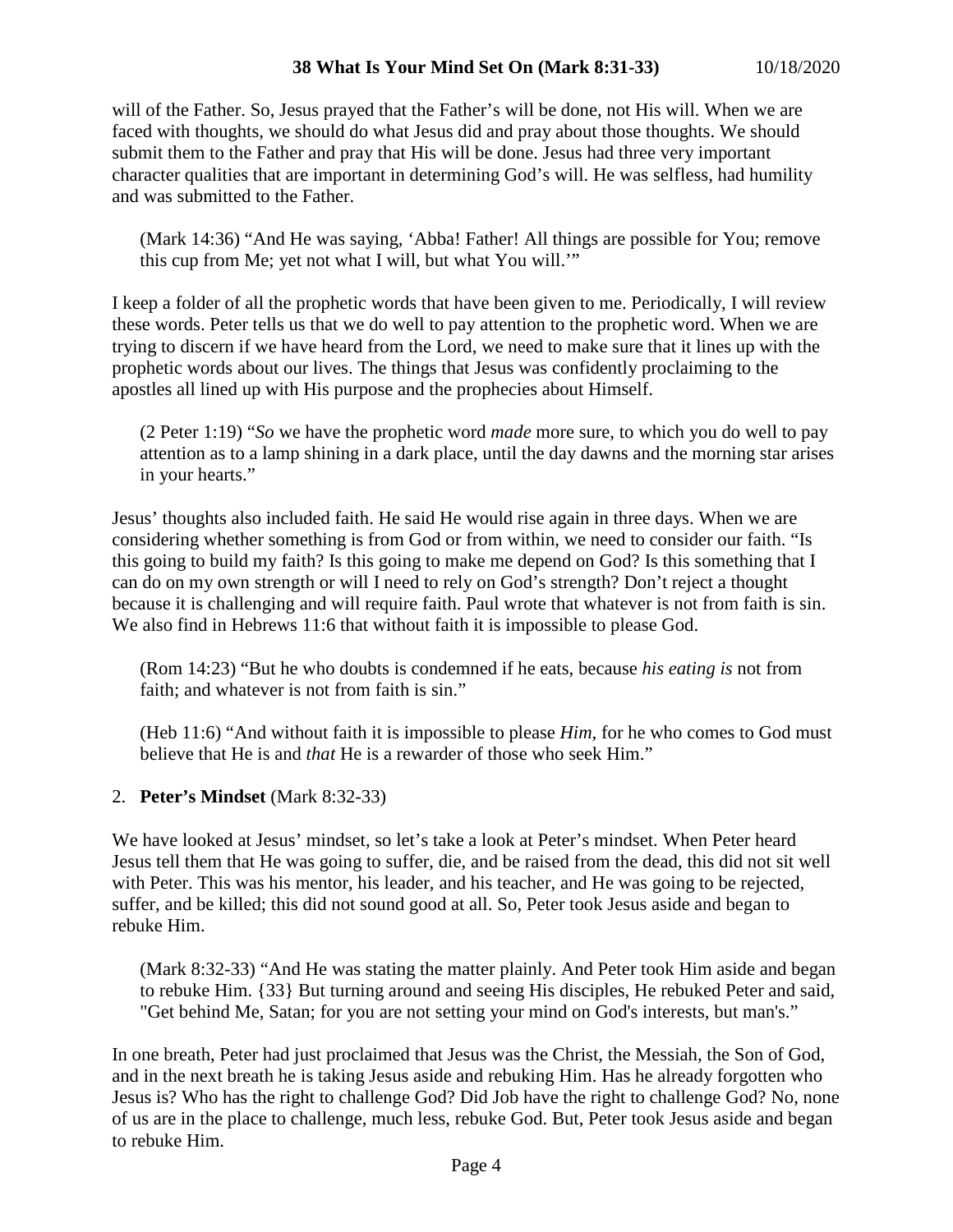When I don't understand something, I accept the fact that God is always right. I accept the fact that the Scriptures are always true. It is me that misunderstands things. Therefore, I ask God to give me understanding about what He is saying. Know this, God is always right.

There are two rebukes in this passage. The Greek word is epitimao (Strong's G2008), which has a positive or a negative meaning. In the positive, it means to mete out honor, while on the negative side, it means to give a rebuke, or charge. As soon as Peter began to rebuke Jesus, Jesus turned around and rebuked Peter. It said that Jesus turned around and saw His disciples, and then rebuked Peter. Peter is the spokesperson for the group, and so Jesus is really looking at the whole group. His rebuke was to Peter and to all the rest of the disciples. All eyes were upon Jesus to see how He would respond. People are watching their leaders to see how they are going to handle situations. Jesus did not hesitate to take charge of the situation and to rebuke Peter and the group.

Jesus' rebuke to Peter could be misconstrued very easily. Jesus said, "Get behind Me, Satan; for you are not setting your mind on God's interests, but man's." The New English Standard says, "Get behind me, Satan! For you are not setting your mind on the things of God, but on the things of man." Most scholars to not believe that Jesus was calling Peter, Satan. There are really two viable answers. First, Jesus could have been addressing Satan himself. Satan was always looking for an opportune time to attack Jesus, so he could have been there and been influencing Peter's thoughts. So, Jesus was first addressing Satan, and then addressing Peter about where his mind was set. Two separate verses would make this interpretation easier to see.

However, most scholars believe something very different. Our translations have the word, Satan, capitalized, and most scholars do not believe that it should be capitalized. The Greek word is satanas (Strong's G4567), and it is a transliteration of the Hebrew word, satan (Strong's H7854), which means adversary or opponent. Scholars do not believe that Jesus is referring to the devil, but is using the word to speak of an adversary or someone opposing Him. In this case, Peter is acting like an opponent, in opposing what Jesus is saying. Jesus is rebuking Peter because he is acting like an adversary. Thus, Jesus told Peter to get behind him, as opposed to standing against him. This is the view of most scholars.

When we consider the thoughts that we are having, are they in opposition to God? Are our plans going against what God is trying to do? Let me share a Scripture that speaks about opposition to God. In James 4:6-7, James says that God is opposed to the proud. The word, opposed, in the Greek is antitasso (Strong's G498), which means not to come under proper order and arrangement. The word for submission is hupotasso, which means to come under proper order or arrangement, to submit to authorities. We get two applications. First, when we rebel or refuse to submit to authority, we are opposing God. When we are looking at where our thoughts are coming from, we need to consider our authorities. I see many people making plans without any regard to what their spiritual authorities have to say. We need to get under and stay under proper authority. I believe this includes parental authority, governmental authority, and spiritual authority.

(James 4:6-7) "But He gives a greater grace. Therefore *it* says, "GOD IS OPPOSED TO THE PROUD, BUT GIVES GRACE TO THE HUMBLE." {7} Submit therefore to God. Resist the devil and he will flee from you."

The second application from this is that James said that God is opposed to the proud, but gives grace to the humble. Are the things that we are hearing and considering springing out of pride?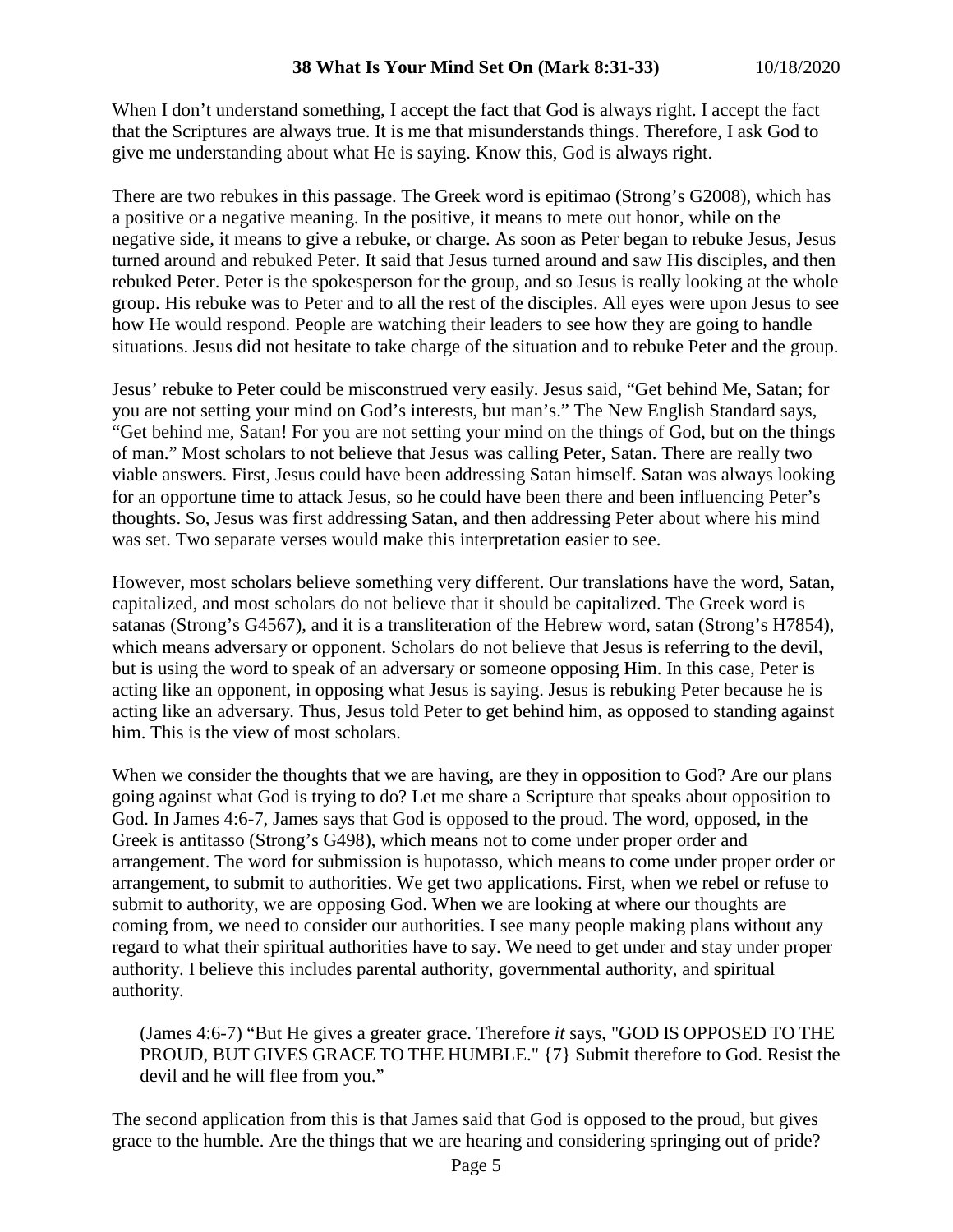God looks to the humble, and those who are contrite in heart. He is opposed to the proud. We need to choose the humble route. Humble does not mean a lack of faith. The things we are thinking about may be big plans that require faith, but they must be done on a dependence upon God, not our own abilities.

In either interpretation what Jesus says next is applicable. He said that Peter is setting his mind on the things of man, or the interests of man, rather than on the things of God. Our words that we speak need to be in alignment with God, not in opposition to Him. Our words need to be inspired by the Holy Spirit, not on the fleshly, carnal, interests or things of men.

# 3. **Our Mindset – Applications for our Lives** (Mark 8:33)

God wants to speak to us. Paul wrote that as many are led by the Spirit, these are the sons of God. If you are a Christian, you are to be led by the Spirit. God wants to lead us and He does that by communicating with us in many different ways.

(Rom 8:14) "For all who are being led by the Spirit of God, these are sons of God."

Jesus said in John 10:3-4 that the sheep hear the voice of the Shepherd and follow Him. They follow Him because they know His voice. God wants to have relationship with us, and He wants to speak to us. We need to get to know His voice.

(John 10:3-4) "To him the doorkeeper opens, and the sheep hear his voice, and he calls his own sheep by name and leads them out. {4} When he puts forth all his own, he goes ahead of them, and the sheep follow him because they know his voice."

God wanted to speak to little Samuel, and He called to him, but Samuel did not yet know His voice. He went to Eli three times before Eli figured out that the Lord was trying to speak to Samuel. He told him to answer the next time by saying, "Speak, for Your servant is listening."

(1 Sam 3:7-10) "Now Samuel did not yet know the LORD, nor had the word of the LORD yet been revealed to him. {8} So the LORD called Samuel again for the third time. And he arose and went to Eli and said, "Here I am, for you called me." Then Eli discerned that the LORD was calling the boy. {9} And Eli said to Samuel, "Go lie down, and it shall be if He calls you, that you shall say, 'Speak, LORD, for Your servant is listening.'" So Samuel went and lay down in his place. {10} Then the LORD came and stood and called as at other times, "Samuel! Samuel!" And Samuel said, "Speak, for Your servant is listening."

We gather a couple of things from this passage. First, in verse seven, we find that Samuel did not yet know the Lord. When we come into a relationship with God, He puts His spirit inside of us. It is by His spirit that we have the capacity of hearing God. That does not mean that God cannot speak to unbelievers; God can do anything He wants. But, God puts His spirit inside of us so that we can know the thoughts of God. So, if we are going to hear from God, we need to know Him.

(1 Cor 2:11-12) "For who among men knows the *thoughts* of a man except the spirit of the man which is in him? Even so the *thoughts* of God no one knows except the Spirit of God. {12} Now we have received, not the spirit of the world, but the Spirit who is from God, so that we may know the things freely given to us by God,"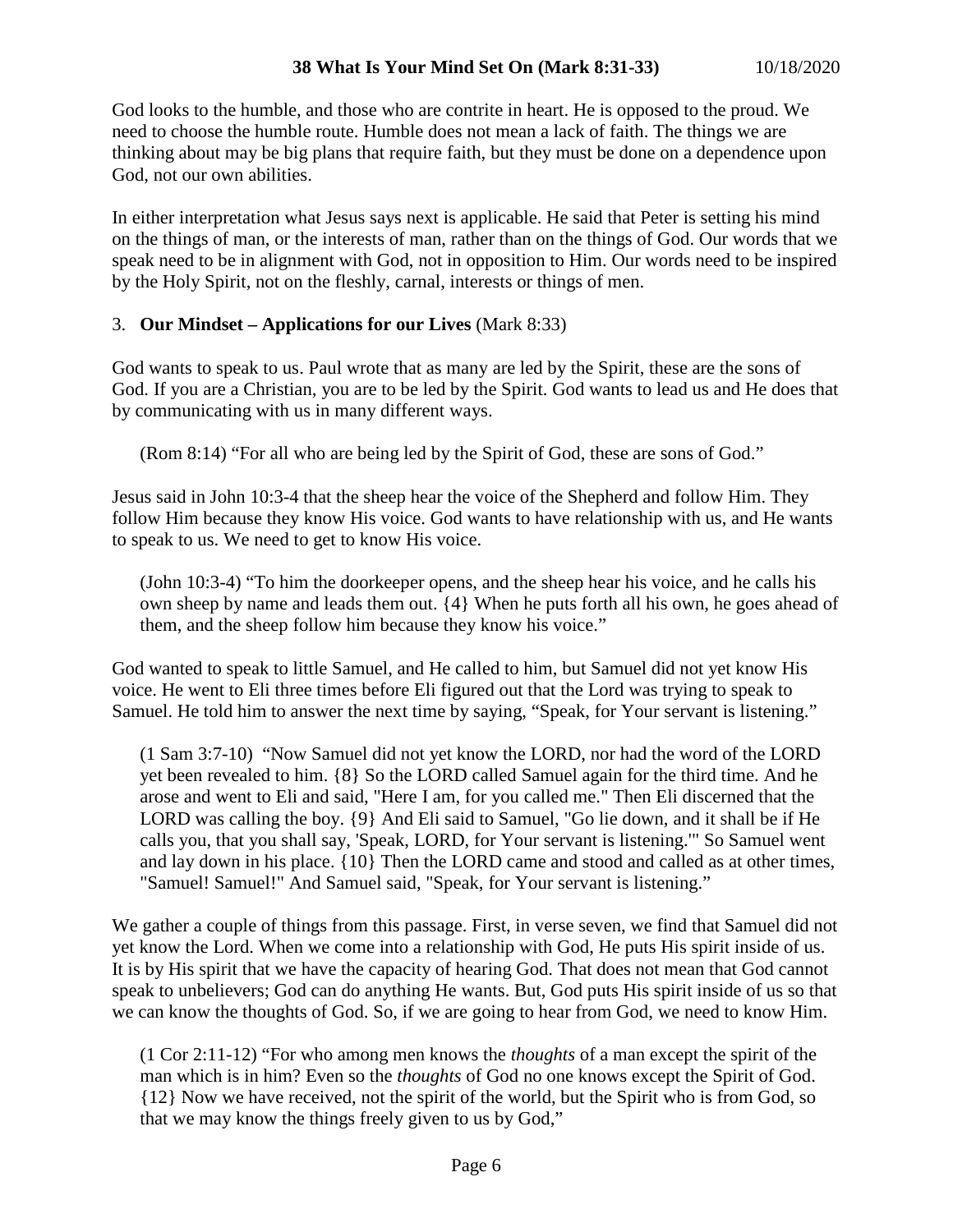If you have never confessed Jesus to be your Lord and Savior, I encourage you to receive Him right now. The first requirement in Romans 10:9-10 is that we must believe that Jesus is the Messiah, that He died for our sins, and that He was raised from the dead. The second requirement is to confess Him as our Lord or Master. So, to receive Him, we simply need to ask Jesus to come into our lives, and confess Him to be your Lord. When you do that, He promises to come in and seal you with His Holy Spirit.

(Rom 10:9-10) "that if you confess with your mouth Jesus *as* Lord, and believe in your heart that God raised Him from the dead, you will be saved; {10} for with the heart a person believes, resulting in righteousness, and with the mouth he confesses, resulting in salvation."

The second thing that we find out about hearing God from little Samuel is that the word of the Lord had not been revealed to him yet. Learning to hear God's voice is a process. In Mark Virkler's book, 4 Keys to Hearing God's Voice, his first chapter is entitled, How I Discovered the Four Keys (to hearing God's voice). He said, "I read and memorized Scripture. I went to Bible college. I became an ordained pastor. I prayed and fasted. I obeyed the Lord's commands to the best of my ability. Well, that didn't help me.... I could not hear Him, see Him, or feel Him, and yet I was taught and believed that I had a relationship with Him.. It seemed more like a theology than a relationship." He was convinced that God did want to speak to him. He read in John 5:19-20, 30 that Jesus only did the things that He heard and saw His Father doing. Mark set aside a whole year to learn to hear God's voice. And that year, 1979, was a breakthrough year for Mark. He learned that God speaks to us through our thoughts and in many other ways.

(John 5:19-20) "Therefore Jesus answered and was saying to them, "Truly, truly, I say to you, the Son can do nothing of Himself, unless *it is* something He sees the Father doing; for whatever the Father does, these things the Son also does in like manner. {20} For the Father loves the Son, and shows Him all things that He Himself is doing; and *the Father* will show Him greater works than these, so that you will marvel."

God took Mark to Habakkuk 2:1-2 and gave him four keys to hearing His voice. Those four keys are:

- 1) I will stand on my guard post (be still);
- 2) I will keep watch to see (fix your eyes on Jesus);
- 3) He will speak to me (tune to spontaneity);
- 4) Then the Lord answered me and said, "Record the vision." (Write the flow of thoughts and pictures that light upon your heart and mind.)

(Hab 2:1-2) "I will stand on my guard post and station myself on the rampart; and I will keep watch to see what He will speak to me, and how I may reply when I am reproved. {2} Then the LORD answered me and said, "Record the vision and inscribe *it* on tablets, that the one who reads it may run."

In our text today, Jesus consistently spent time with the Father. We read in Mark 1:35 that Jesus went out in the early morning while it was still dark and went to a secluded place and prayed. Jesus went up on to the rampart to watch. He went to a quiet place where He could hear from the Father. If Jesus did that, I think it is even more important for us to find a quiet place to hear from God. I think Jesus was looking to see what the Father would show Him. I think He was listening to hear what the Father might speak to Him.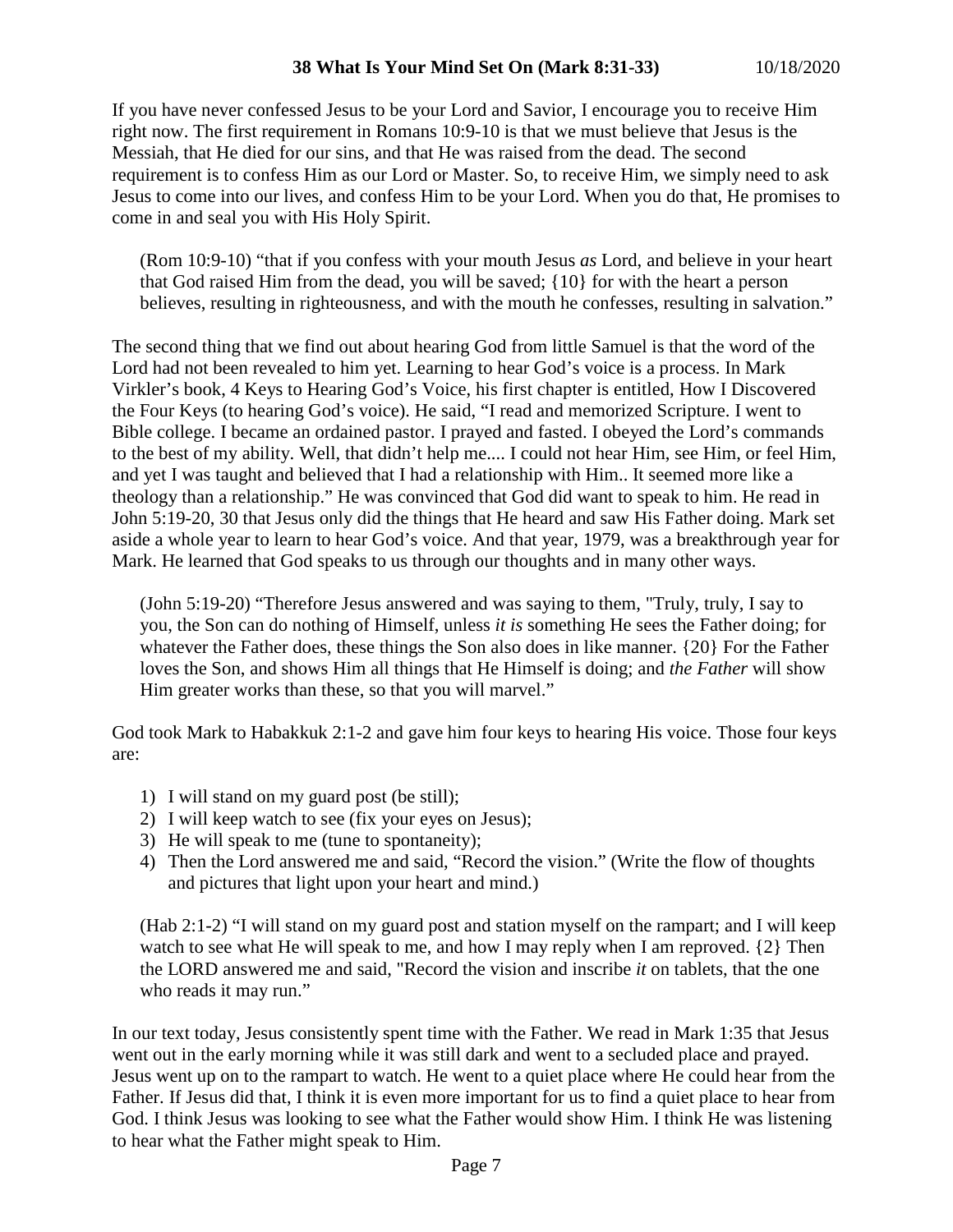(Mark 1:35) "In the early morning, while it was still dark, Jesus got up, left *the house,* and went away to a secluded place, and was praying there."

If we are going to learn to hear God's voice, we need to apply these same principles in our lives. Find a quiet place to spend with the Lord. Learn to watch and look with your eyes. Learn to hear what He is saying. Write down the things that you hear and see. Here are some practical things. God often speaks to us through His word. I talk to the Lord when I read. Don't just read the Scriptures, fellowship with the Lord when you read. He will often speak to you through the word.

Paul wrote in Colossians 3:2 that we should set our minds on things above. Peter's mind was set on the things of earth. We have to set our minds on things above. Paul wrote that the mind set on the flesh and the things of earth is death, but the mind set on the Spirit is life and peace. As I was meditating on those verses many years ago, the Lord gave me a song.

(Col 3:2) "Set your mind on the things above, not on the things that are on earth."

(Rom 8:6) "For the mind set on the flesh is death, but the mind set on the Spirit is life and peace,"

The second and third verses of the song are,

"How do we set our minds above? What are some things that we can do? The word is one, prayer is another, but the best of all is to worship our Lord and God."

"I'll set my mind on things above. Renew my mind with the word of God. I'll give thanks to You and worship with psalms and hymns and songs from my heart."

God speaks to us out of His word. God speaks to us in prayer. God fills us with His Spirit when we pray and worship, so worship ushers in the Spirit, and so it is a wonderful way to set our mind on the Spirit.

I encourage you to also write down the thoughts and pictures that you get when you are with the Lord. I find that when I am writing, I start to flow. God often speaks to me while I am writing. I want to close with one other thing that Mark Virkler wrote. He mentions the need for guardrails along the spiritual path of hearing God's voice. He wrote, "God has established spiritual advisors as an umbrella of protection, to help guard us from self-deception within our own hearts, as well as from the deception of satan." Having some spiritual counselors to run things by is really important, and I highly endorse that principle. He mentions 2 Corinthians 13:1, where Paul wrote, "Every fact is to be confirmed by the testimony of two or three witnesses." Here are the things that Mark recommends when looking for a spiritual counselor.

- 1) A close friend; one who knows the sheep, and whose sheep recognize his voice.
- 2) One who has a solid biblical orientation.
- 3) One who can sense the voice of the Spirit of God in his own heart.
- 4) One who is willing to commit himself to the sheep, who will invest his time and energy, and is willing to lay down his life for the sheep for whom he is responsible.
- 5) One who also receives counsel.
- 6) One who is ahead (or alongside) of me in the area I am seeking advice.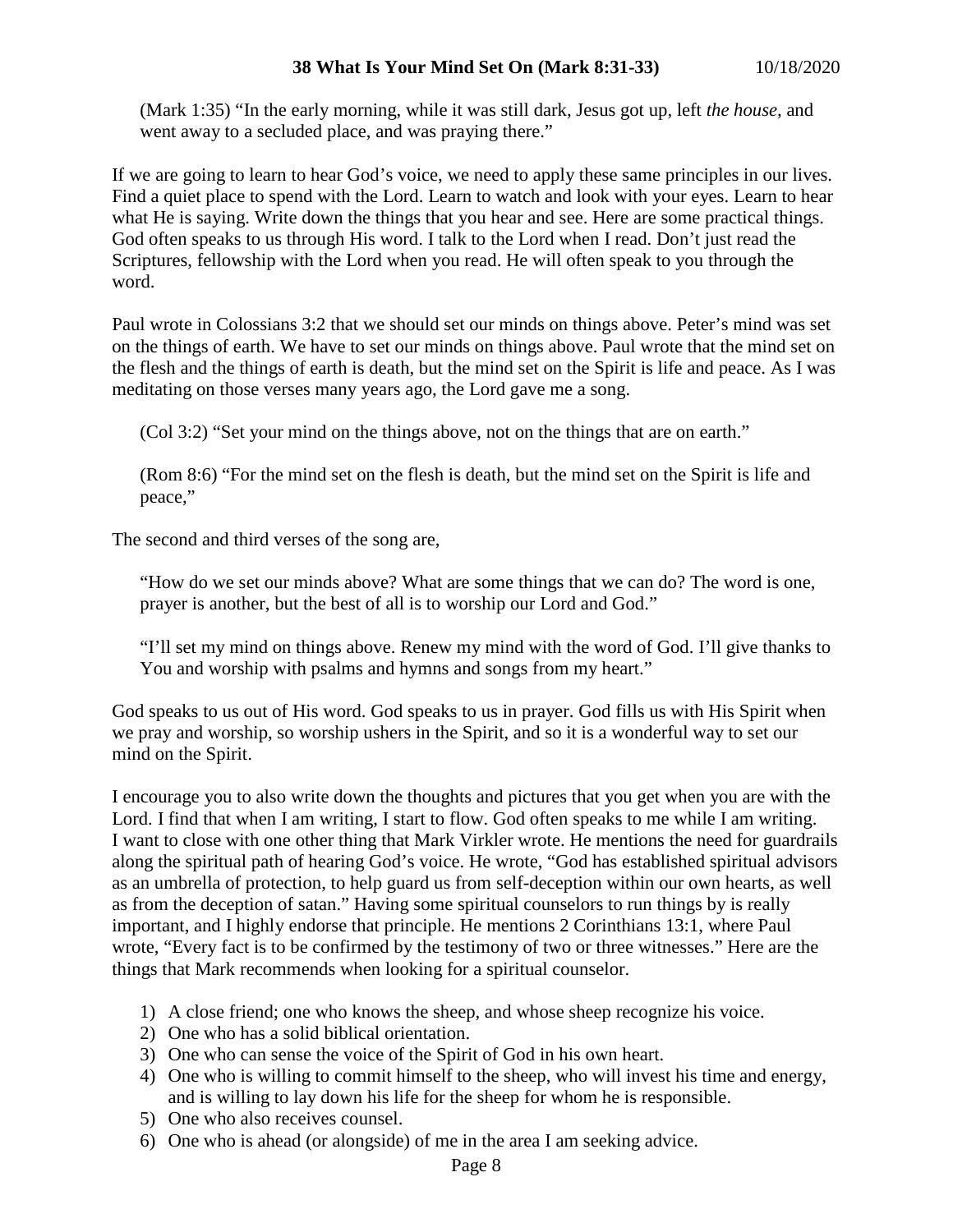## **38 What Is Your Mind Set On (Mark 8:31-33)** 10/18/2020

Here are some of the people that we should consider to be in our list of spiritual counselors: parents, spouses, employers, small group leaders, and pastors. He does not recommend that we have a spiritual adviser of the opposite sex. My recommendation is that you find people that will be frank with us, like Jesus was with Peter. "Peter, you are setting your mind on man's interest, not the things of God." If we want to hear God clearly, to speak with confidence about the things we are hearing, these are some great things to keep in mind.

Let's pray.

Father God, we want to hear clearly from You. We want You to reveal Yourself to us, like you did for Peter. We also want to be corrected when we miss it, like You did for Peter. Help us to set our minds on things above. Help us to carve out a quiet time and place to be with You. Help us to learn to hear Your voice clearly. Help us to be humble and learn to receive counsel from others. Help us to be a prophetic voice in these last days. I ask these things in Jesus' name. Amen.